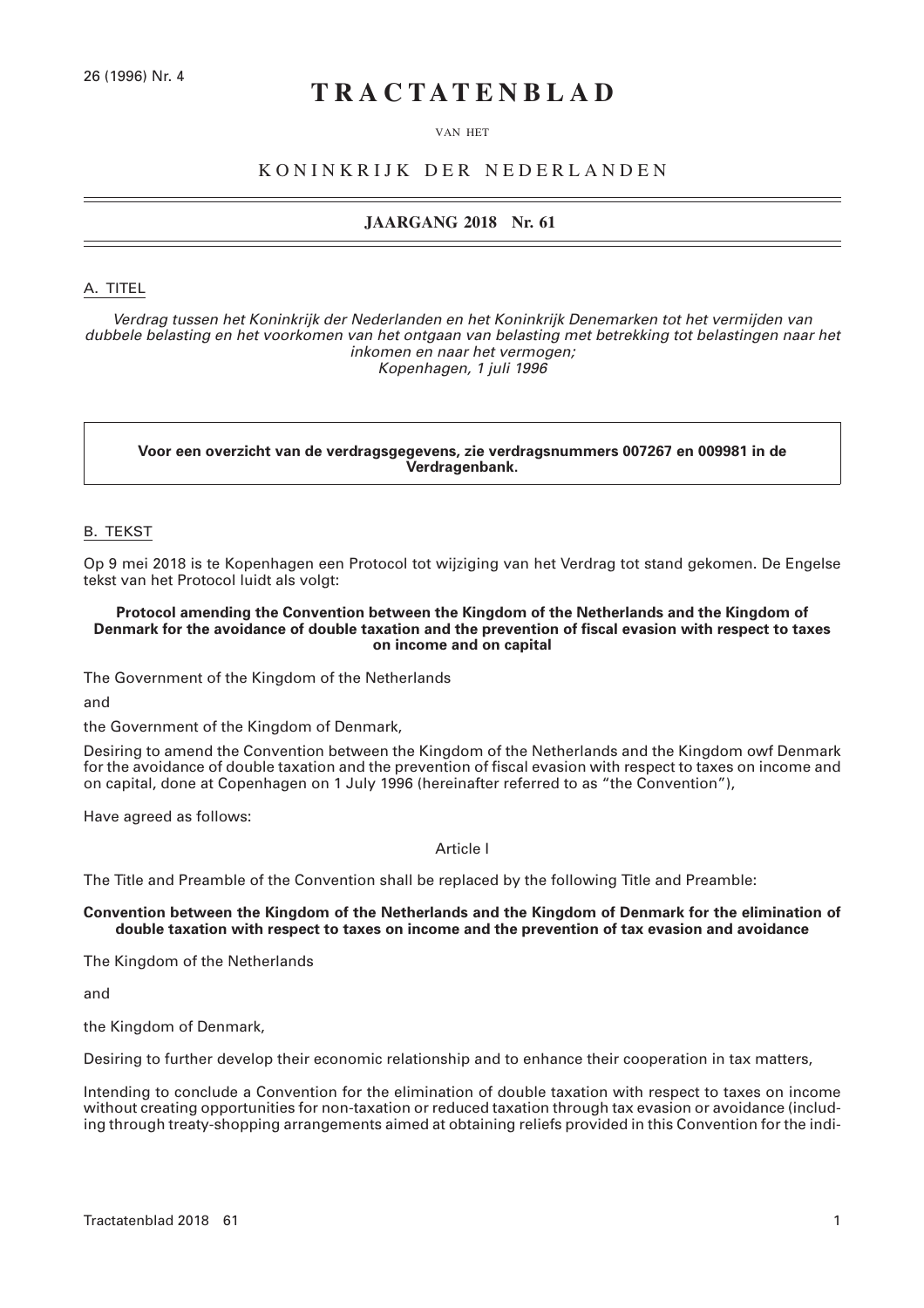rect benefit of residents of third Jurisdictions),

Have agreed as follows:".

## Article II

Paragraph 3 of Article 2 of the Convention will be replaced by:

"3. The existing taxes to which the Convention shall apply are in particular:

- a) in Denmark:
	- (i) the income tax to the State (indkomstskatten til staten);
	- (ii) the income tax to the municipalities (den kommunale indkomstskat);
	- (hereinafter referred to as "Danish tax");
- b) in the Netherlands:
	- (i) the income tax (de inkomstenbelasting);
	- (ii) the wages tax (de loonbelasting);
	- (iii) the company tax (de vennootschapsbelasting) including the Government share in the net profits of the exploitation of natural resources levied pursuant to the Mining Act (de Mijnbouwwet);
	- (iv) the dividend tax (de dividendbelasting); (hereinafter referred to as "Netherlands tax").".

#### Article III

1. The words "and on capital", "or of capital", "on total capital,", "or capital situated therein" and "or on capital" shall be deleted from all provisions throughout the Convention, except from Article 33 of the Convention.

2. Chapter IV of the Convention shall be deleted from the Convention.

3. In Article 23 of the Convention the words "or owns items of capital", "or capital", "or owns capital", "or capital tax", "or the capital", "or the capital owned in" and ", as the case may be," shall be deleted.

4. In paragraph 2 of article 23 of the Convention the words ", paragraph 2 of Article 21 and paragraphs 1 and 2 of Article 22" shall be replaced by "and paragraph 2 of Article 21".

5. Subparagraph (a) of paragraph 5 of Article 23 of the Convention shall be replaced by the following:

- "a) Subject to the provisions of subparagraph c), where a resident of Denmark derives income which, in accordance with the provisions of this Convention, may be taxed in the Netherlands, Denmark shall allow as a deduction from the taxes on the income of that resident an amount equal to the taxes on income paid in the Netherlands.".
- 6. Subparagraph (f) of paragraph 5 of Article 23 of the Convention shall be deleted.

7. In paragraph 3 of Article 25 of the Convention the words "Similarly, any debts of an enterprise of one of the States to a resident of the other State shall, for the purpose of determining the taxable capital of such enterprise, be deductible under the same conditions as if they had been contracted to a resident of the firstmentioned State" shall be deleted.

8. In subparagraph (b) of paragraph 3 of Article 30 of the Convention the words "or capital" shall be deleted.

9. Article I of the Protocol to the Convention shall be deleted.

10. The title of Article III of the Protocol to the Convention "Ad Articles 5, 6, 13 and 22" shall be replaced by "Ad Articles 5, 6 and 13".

11. Paragraph 1 of Article XI (Ad Article 23) of the Protocol to the Convention shall be deleted and the number "2." before the remaining paragraph of Article XI shall also be deleted.

#### Article IV

Article 18 of the Convention shall be replaced by the following: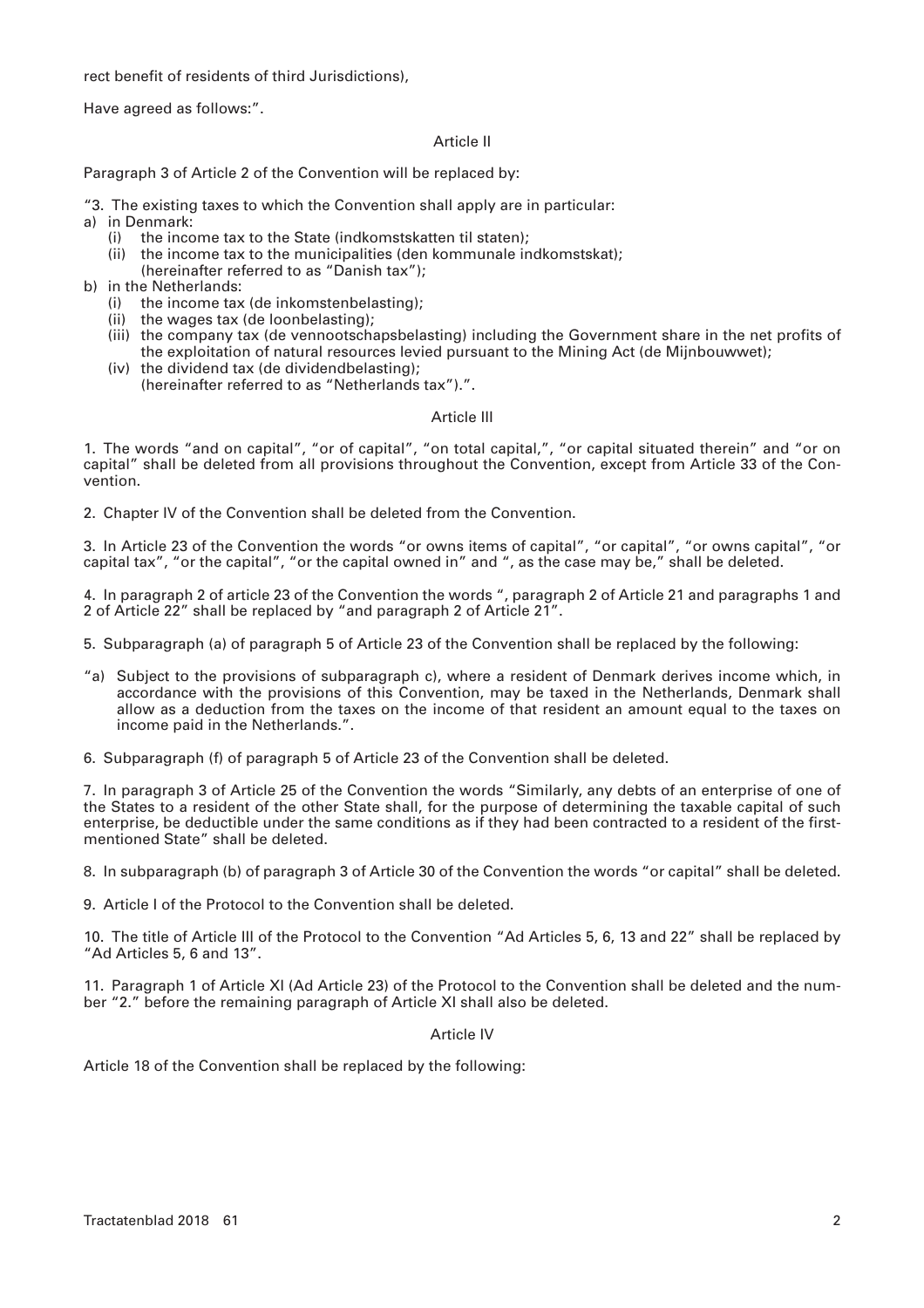# "Article 18

#### *Pensions, Annuities and Social Security Payments*

1. Subject to the provisions of paragraph 2 of Article 19, pensions and other similar remuneration, as well as annuities, arising in a State and paid to a resident of the other State may be taxed in the first-mentioned State.

2. Pensions paid and other payments made under the provisions of the social security legislation of a State to a resident of the other State may be taxed in the first-mentioned State.

3. A pension, other similar remuneration or an annuity shall be deemed to arise in a State insofar as the contributions or payments associated with that pension or other similar remuneration or annuity, or the entitlements received from that pension or other similar remuneration or annuity qualified for relief from tax in that State.

4. The term "annuity" means:

- a) in the case of an annuity arising in the Netherlands, an annuity as mentioned in the Netherlands Income Tax Act 2001 ("Wet inkomstenbelasting 2001"), or any subsequent identical or substantially similar laws or regulations replacing this act, the benefits of which are part of taxable income from employment and dwellings ("belastbaar inkomen uit werk en woning");
- b) in the case of annuities arising in Denmark, a stated sum payable periodically at stated times during life or during a specified or ascertainable period of time under an obligation to make the payments in return for adequate and full consideration in money or money's worth.

5. For the purpose of this Article contributions and payments are considered to have qualified for relief from tax where:

- a) contributions paid to a pension fund, insurance company or any other similar institution were deducted from the taxable income of a taxpayer; or
- b) contributions paid by an employer were not taxable income of a taxpayer.

6. The provisions of this Article shall also apply in case a lump sum payment is made in lieu of a pension or an other similar remuneration or an annuity before the date on which the pension or other similar remuneration or the annuity commences.".

#### Article V

Article 23 of the Convention shall be modified as follows:

1. In paragraph 2, the words "paragraph 3 of Article 18" shall be replaced by "paragraphs 1 and 2 of Article 18".

2. In paragraph 3, the words "paragraph 2 of Article 18" shall be replaced by "paragraph 6 of Article 18".

3. The following sentence shall be added to paragraph 3 after the second sentence:

"This paragraph shall not restrict allowance now or hereafter accorded by the provisions of the Netherlands law for the avoidance of double taxation, but only as far as the calculation of the amount of the deduction of Netherlands tax is concerned with respect to the aggregation of income from more than one state and the carry forward of the tax paid in Denmark on the said items of income to subsequent years.".

# Article VI

The following Article shall be inserted after Article 23 of the Convention:

#### "Article 23a

#### *Entitlement to Benefits*

Notwithstanding the other provisions of this Convention, a benefit under this Convention shall not be granted in respect of an item of income if it is reasonable to conclude, having regard to all relevant facts and circumstances, that obtaining that benefit was one of the principal purposes of any arrangement or transaction that resulted directly or indirectly in that benefit, unless it is established that granting that benefit in these circumstances would be in accordance with the object and purpose of the relevant provisions of this Convention.".

#### Article VII

Paragraph 1 of Article 26 of the Convention will be replaced by: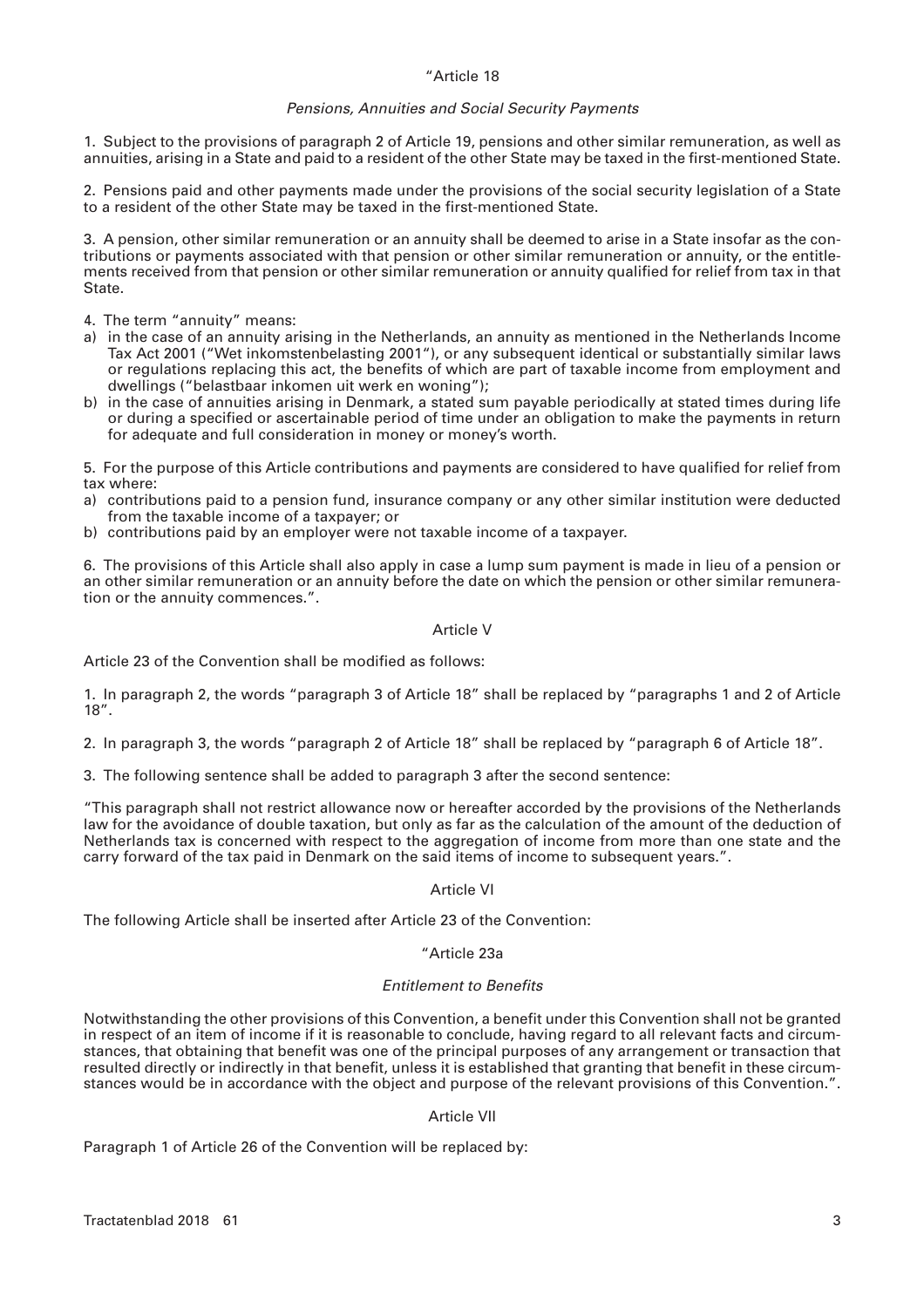"1. Where a person considers that the actions of one or both of the States result or will result for that person in taxation not in accordance with the provisions of this Convention, that person may, irrespective of the remedies provided by the domestic law of those States, present the case to the competent authority of either State. The case must be presented within three years from the first notification of the action resulting in taxation not in accordance with the provisions of the Convention.".

#### Article VIII

Article 27 of the Convention shall be replaced by the following:

## "Article 27

## *Exchange of information*

1. The competent authorities of the States shall exchange such information as is foreseeably relevant for carrying out the provisions of this Convention or to the administration or enforcement of the domestic laws concerning taxes of every kind and description imposed on behalf of the States, or of their political subdivisions or local authorities, insofar as the taxation thereunder is not contrary to the Convention. The exchange of information is not restricted by Articles 1 and 2. The competent authorities of the States may by mutual agreement settle the mode of application of this Article.

2. Any information received under paragraph 1 by a State shall be treated as secret in the same manner as information obtained under the domestic laws of that State and shall be disclosed only to persons or authorities (including courts and administrative bodies) concerned with the assessment or collection of, the enforcement or prosecution in respect of, the determination of appeals in relation to the taxes referred to in paragraph 1, or the oversight of the above. Such persons or authorities shall use the information only for such purposes. They may disclose the information in public court proceedings or in judicial decisions. Notwithstanding the foregoing, information received by a State may be used for other purposes when such information may be used for such other purposes under the laws of both States and the competent authority of the supplying State authorises such use.

3. In no case shall the provisions of paragraphs 1 and 2 be construed so as to impose on a State the obligation:

- a) to carry out administrative measures at variance with the laws and administrative practice of that or of the other State;
- b) to supply information which is not obtainable under the laws or in the normal course of the administration of that or of the other State;
- c) to supply information which would disclose any trade, business, industrial, commercial or professional secret or trade process, or information the disclosure of which would be contrary to public policy (ordre public).

4. If information is requested by a State in accordance with this Article, the other State shall use its information gathering measures to obtain the requested information, even though that other State may not need such information for its own tax purposes. The obligation contained in the preceding sentence is subject to the limitations of paragraph 3 but in no case shall such limitations be construed to permit a State to decline to supply information solely because it has no domestic interest in such information.

5. In no case shall the provisions of paragraph 3 be construed to permit a State to decline to supply information solely because the information is held by a bank, other financial institution, nominee or person acting in an agency or a fiduciary capacity or because it relates to ownership interests in a person.".

# Article IX

Article 28 of the Convention shall be replaced by the following:

# "Article 28

#### *Assistance in the collection of taxes*

1. The States shall lend assistance to each other in the collection of revenue claims. This assistance is not restricted by Articles 1 and 2. The competent authorities of the States may by mutual agreement settle the mode of application of this Article.

2. The term "revenue claim" as used in this Article means an amount owed in respect of taxes of every kind and description imposed on behalf of the States, or of their political subdivisions or local authorities, insofar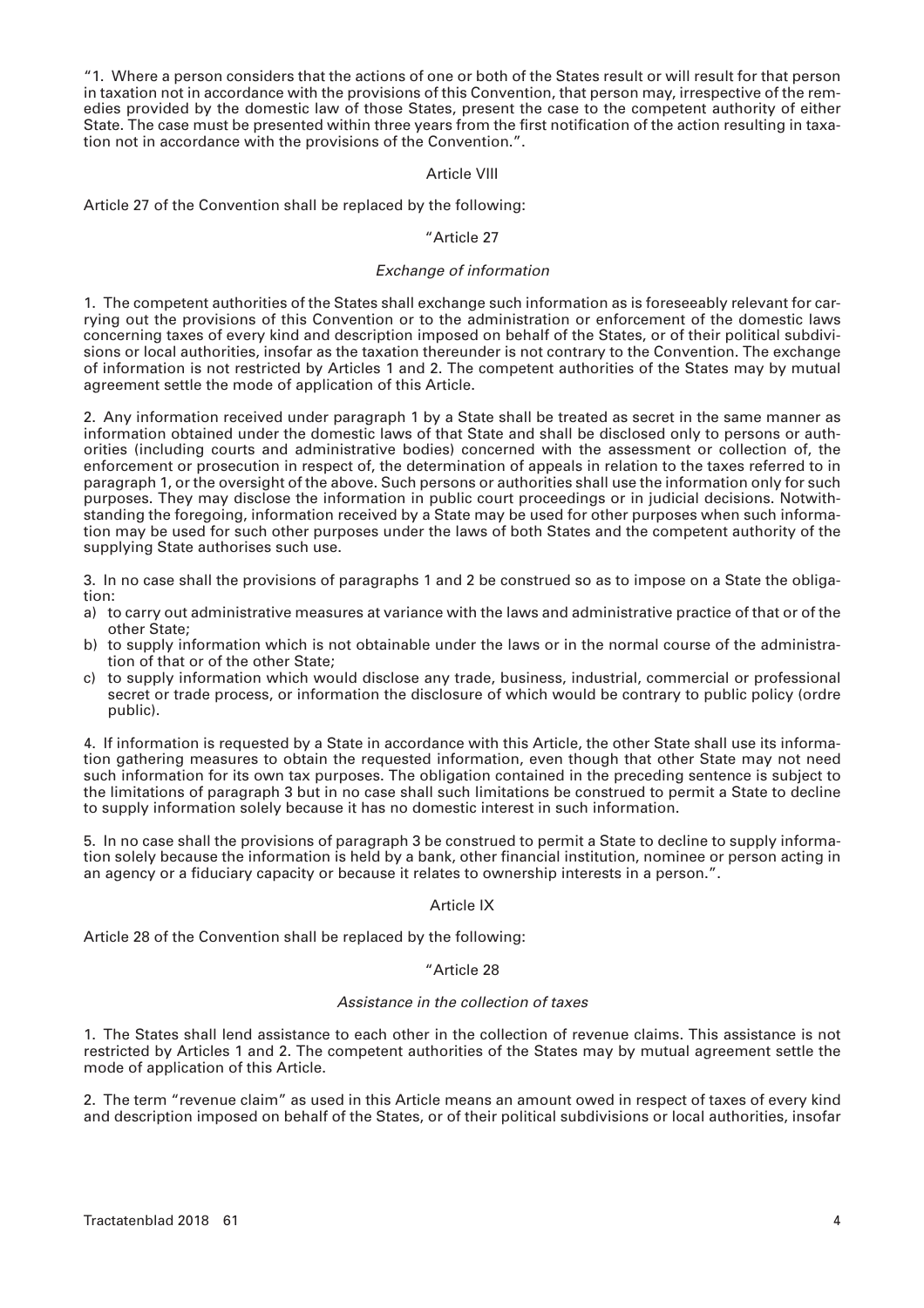as the taxation there under is not contrary to this Convention or any other instrument to which the States are parties, as well as interest, administrative penalties and costs of collection or conservancy related to such amount.

3. When a revenue claim of a State is enforceable under the laws of that State and is owed by a person who, at that time, cannot, under the laws of that State, prevent its collection, that revenue claim shall, at the request of the competent authority of that State, be accepted for purposes of collection by the competent authority of the other State. That revenue claim shall be collected by that other State in accordance with the provisions of its laws applicable to the enforcement and collection of its own taxes as if the revenue claim were a revenue claim of that other State.

4. When a revenue claim of a State is a claim in respect of which that State may, under its law, take measures of conservancy with a view to ensure its collection, that revenue claim shall, at the request of the competent authority of that State, be accepted for purposes of taking measures of conservancy by the competent authority of the other State. That other State shall take measures of conservancy in respect of that revenue claim in accordance with the provisions of its laws as if the revenue claim were a revenue claim of that other State even if, at the time when such measures are applied, the revenue claim is not enforceable in the firstmentioned State or is owed by a person who has a right to prevent its collection.

5. Notwithstanding the provisions of paragraphs 3 and 4, a revenue claim accepted by a State for purposes of paragraph 3 or 4 shall not, in that State, be subject to the time limits or accorded any priority applicable to a revenue claim under the laws of that State by reason of its nature as such. In addition, a revenue claim accepted by a State for the purposes of paragraph 3 or 4 shall not, in that State, have any priority applicable to that revenue claim under the laws of the other State.

6. Proceedings with respect to the existence, validity or the amount of a revenue claim of a State shall not be brought before the courts or administrative bodies of the other State.

7. Where, at any time after a request has been made by a State under paragraph 3 or 4 and before the other State has collected and remitted the relevant revenue claim to the first-mentioned State, the relevant revenue claim ceases to be

- a) in the case of a request under paragraph 3, a revenue claim of the first-mentioned State that is enforceable under the laws of that State and is owed by a person who, at that time, cannot, under the laws of that State, prevent its collection; or
- b) in the case of a request under paragraph 4, a revenue claim of the first-mentioned State in respect of which that State may, under its laws, take measures of conservancy with a view to ensure its collection; the competent authority of the first-mentioned State shall promptly notify the competent authority of the other State of that fact and, at the option of the other State, the first-mentioned State shall either suspend or withdraw its request.
- 8. In no case shall the provisions of this Article be construed so as to impose on a State the obligation:
- a) to carry out administrative measures at variance with the laws and administrative practice of that or of the other State;
- b) to carry out measures which would be contrary to public policy (ordre public);
- c) to provide assistance if the other State has not pursued all reasonable measures of collection or conservancy, as the case may be, available under its laws or administrative practice;
- d) to provide assistance in those cases where the administrative burden for that State is clearly disproportionate to the benefit to be derived by the other State.".

#### Article X

Article 29 of the Convention shall be deleted.

# Article XI

In paragraph 1 of article 32 of the Convention the words "either or both of the countries of the Netherlands Antilles or Aruba,", shall be replaced by "Aruba, Curaçao, Sint Maarten or the Caribbean part of the Netherlands (the islands of Bonaire, Sint Eustatius and Saba),".

#### Article XII

The Title of the Protocol to the Convention shall be replaced by the following Title of the Protocol to the Convention:

"With respect to the Convention concluded between the Kingdom of the Netherlands and the Kingdom of Denmark for the elimination of double taxation with respect to taxes on income and the prevention of tax evasion and avoidance the undersigned have agreed that the following provisions shall form an integral part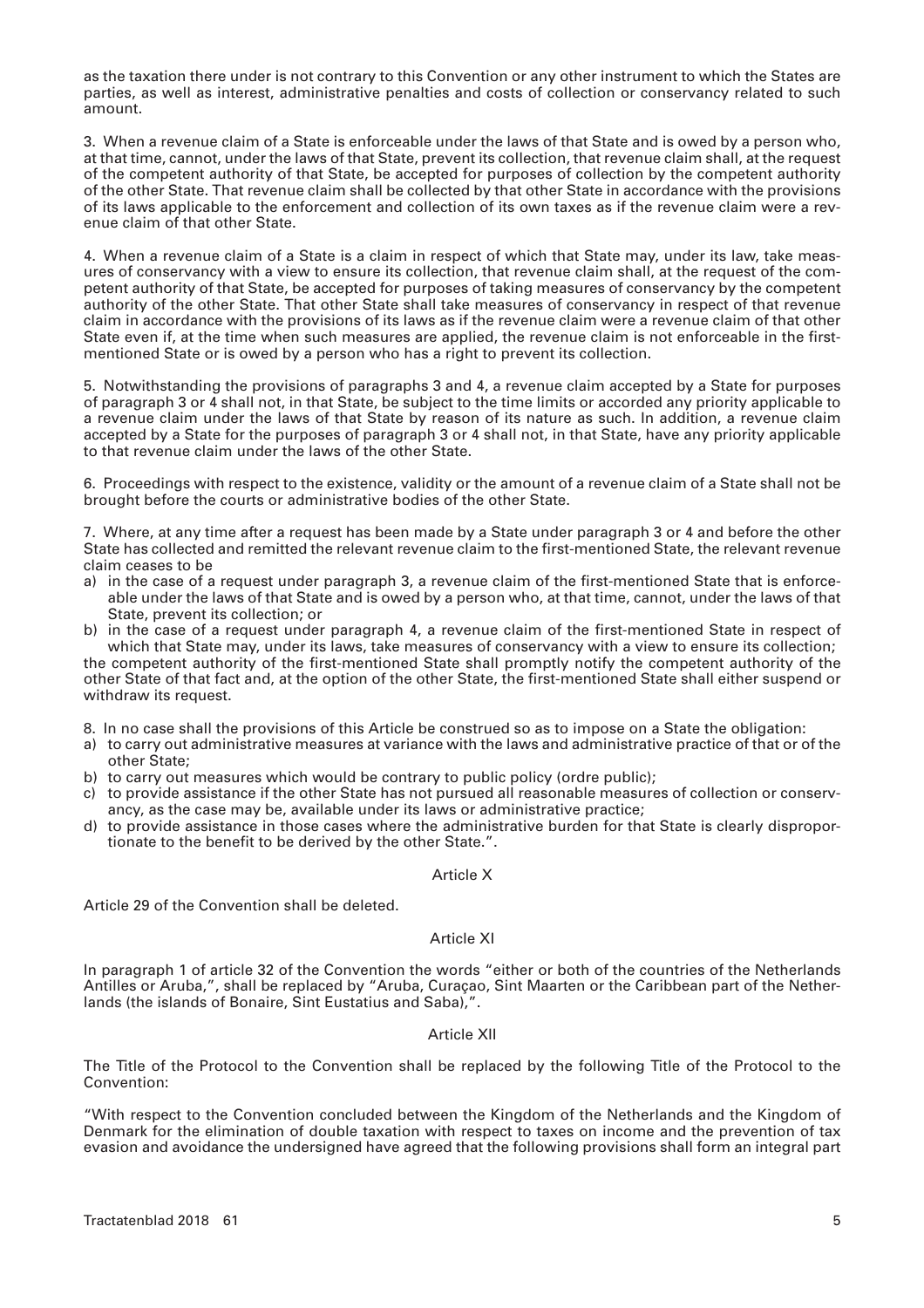of the Convention.".

# Article XIII

Article X of the Protocol to the Convention shall be deleted.

# Article XIV

The following new Article XIII shall be inserted in the Protocol to the Convention:

# "XIII.

# *Ad articles 27 and 28*

The provisions of Article 27 and Article 28 shall apply accordingly to income related regulations.".

# Article XV

Where before the date on which this Amending Protocol is signed, an individual who is a resident of one of the States receives a pension or other similar remuneration, or an annuity, arising in the other State, and who continues after that date to receive such pension, other similar remuneration or annuity, and who continues to be a resident of that State, the provisions of Article 18 of the Convention as they stood before the entry into force of this Amending Protocol shall remain applicable with respect to such pension, other similar remuneration or annuity.

# Article XVI

This Amending Protocol shall enter into force on the last day of the month following the month in which the later of the notifications has been received in which the respective States have notified each other in writing that their formalities constitutionally required have been complied with, and its provisions shall have effect for taxable years and periods beginning, and taxable events occurring, on or after the first day of January in the calendar year following that in which the Amending Protocol has entered into force.

IN WITNESS WHEREOF the undersigned, duly authorised thereto, have signed this Amending Protocol.

DONE at Copenhagen this ninth day of May 2018, in duplicate, in the English language.

*For the Kingdom of the Netherlands,*

HENDRIK WILLEM SWARTTOUW

*For the Kingdom of Denmark,*

KARSTEN LAURITZEN

# D. PARLEMENT

Het Protocol behoeft ingevolge artikel 91 van de Grondwet de goedkeuring van de Staten-Generaal, alvorens het Koninkrijk aan het Protocol kan worden gebonden.